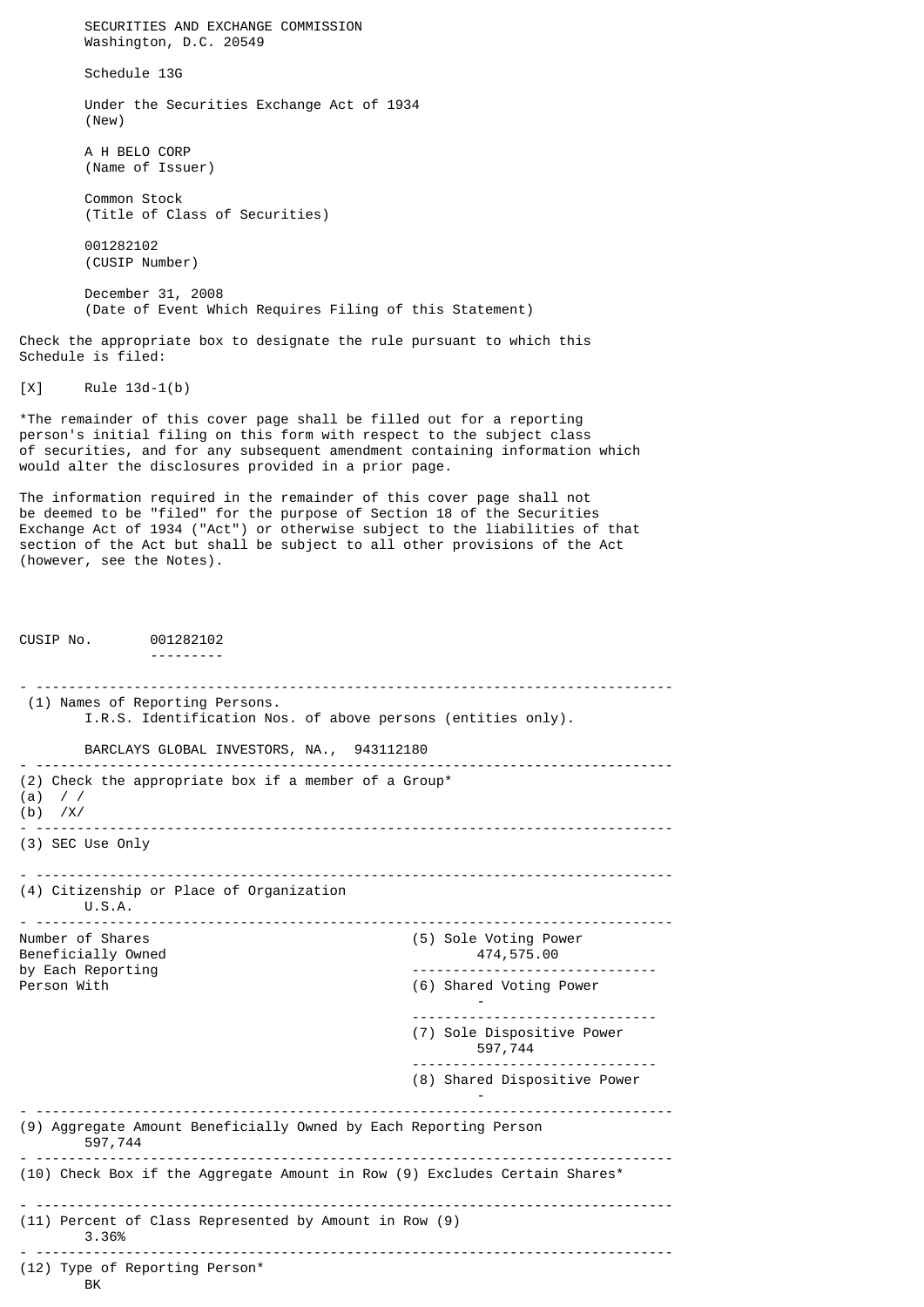CUSIP No. 001282102 --------- - ------------------------------------------------------------------------------ (1) Names of Reporting Persons. I.R.S. Identification Nos. of above persons (entities only). BARCLAYS GLOBAL FUND ADVISORS - ------------------------------------------------------------------------------ (2) Check the appropriate box if a member of a Group\* (a) / / (b) /X/ - ------------------------------------------------------------------------------ (3) SEC Use Only - ------------------------------------------------------------------------------ (4) Citizenship or Place of Organization U.S.A. - ------------------------------------------------------------------------------ (5) Sole Voting Power  $671,024$ Beneficially Owned by Each Reporting and the set of the control of the control of the control of the control of the control of the control of the control of the control of the control of the control of the control of the control of the contr (6) Shared Voting Power - ------------------------------ (7) Sole Dispositive Power 871,080 ------------------------------ (8) Shared Dispositive Power - - ------------------------------------------------------------------------------ (9) Aggregate Amount Beneficially Owned by Each Reporting Person 871,080 - ------------------------------------------------------------------------------ (10) Check Box if the Aggregate Amount in Row (9) Excludes Certain Shares\* - ------------------------------------------------------------------------------ (11) Percent of Class Represented by Amount in Row (9) 4.90% - ------------------------------------------------------------------------------ (12) Type of Reporting Person\* IA - ------------------------------------------------------------------------------ CUSIP No. 001282102 --------- - ------------------------------------------------------------------------------ (1) Names of Reporting Persons. I.R.S. Identification Nos. of above persons (entities only). BARCLAYS GLOBAL INVESTORS, LTD - ------------------------------------------------------------------------------ (2) Check the appropriate box if a member of a Group\* (a) / / (b) /X/ - ------------------------------------------------------------------------------ (3) SEC Use Only - ------------------------------------------------------------------------------ (4) Citizenship or Place of Organization England - ------------------------------------------------------------------------------ (5) Sole Voting Power Beneficially Owned<br>by Each Reporting by Each Reporting and the control of the control of the control of the control of the control of the control o<br>Person With the control of the control of the control of the control of the control of the control of the contr (6) Shared Voting Power - ------------------------------ (7) Sole Dispositive Power 11,588 ------------------------------ (8) Shared Dispositive Power

-

- ------------------------------------------------------------------------------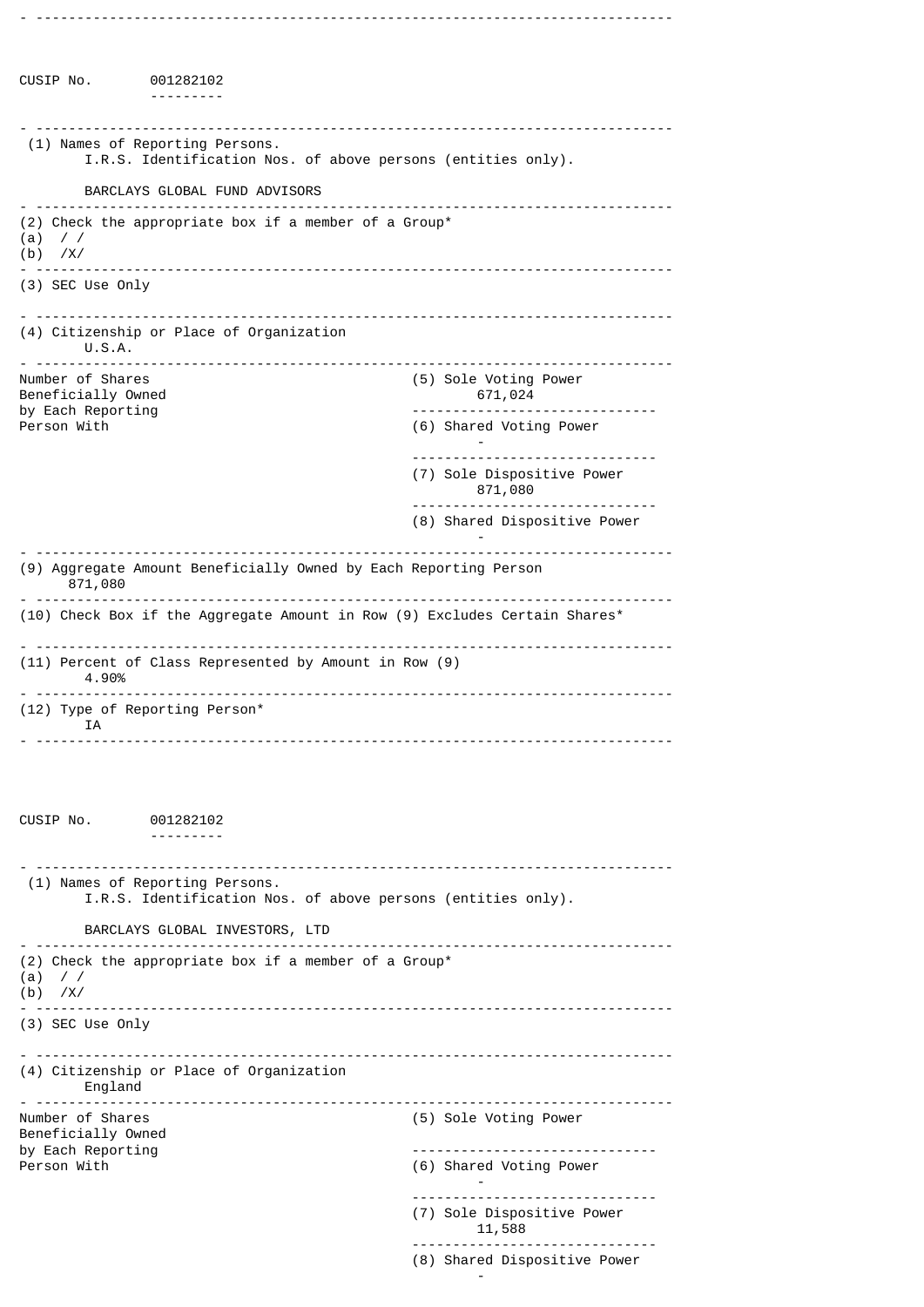```
(9) Aggregate
    11,588
  - ------------------------------------------------------------------------------
(10) Check Box if the Aggregate Amount in Row (9) Excludes Certain Shares*
- ------------------------------------------------------------------------------
(11) Percent of Class Represented by Amount in Row (9)
    0.07%
 - ------------------------------------------------------------------------------
(12) Type of Reporting Person*
       FI.
 - ------------------------------------------------------------------------------
 CUSIP No. 001282102
                ---------
 - ------------------------------------------------------------------------------
 (1) Names of Reporting Persons.
        I.R.S. Identification Nos. of above persons (entities only).
       BARCLAYS GLOBAL INVESTORS JAPAN LIMITED
- ------------------------------------------------------------------------------
(2) Check the appropriate box if a member of a Group*
(a) / /(b) /X/
                    - ------------------------------------------------------------------------------
(3) SEC Use Only
 - ------------------------------------------------------------------------------
(4) Citizenship or Place of Organization
     Japan
- ------------------------------------------------------------------------------
                                                    (5) Sole Voting Power
Beneficially Owned
by Each Reporting and the control of the control of the control of the control of the control of the control o<br>Person With the control of the control of the control of the control of the control of the control of the contr
                                                    (6) Shared Voting Power
                                                            -
                                                    ------------------------------
                                                    (7) Sole Dispositive Power
                                                             -
                                                      ------------------------------
                                                    (8) Shared Dispositive Power
                                                             -
 - ------------------------------------------------------------------------------
(9) Aggregate
     -
- ------------------------------------------------------------------------------
(10) Check Box if the Aggregate Amount in Row (9) Excludes Certain Shares*
 - ------------------------------------------------------------------------------
(11) Percent of Class Represented by Amount in Row (9)
      0.00%
  - ------------------------------------------------------------------------------
(12) Type of Reporting Person*
      FI
- ------------------------------------------------------------------------------
CUSIP No. 001282102
                 ---------
  - ------------------------------------------------------------------------------
  (1) Names of Reporting Persons.
        I.R.S. Identification Nos. of above persons (entities only).
       BARCLAYS GLOBAL INVESTORS CANADA LIMITED
- ------------------------------------------------------------------------------
(2) Check the appropriate box if a member of a Group*
(a) / /
(b) /X/
  - ------------------------------------------------------------------------------
(3) SEC Use Only
                                          - ------------------------------------------------------------------------------
(4) Citizenship or Place of Organization
        Canada
```
- ------------------------------------------------------------------------------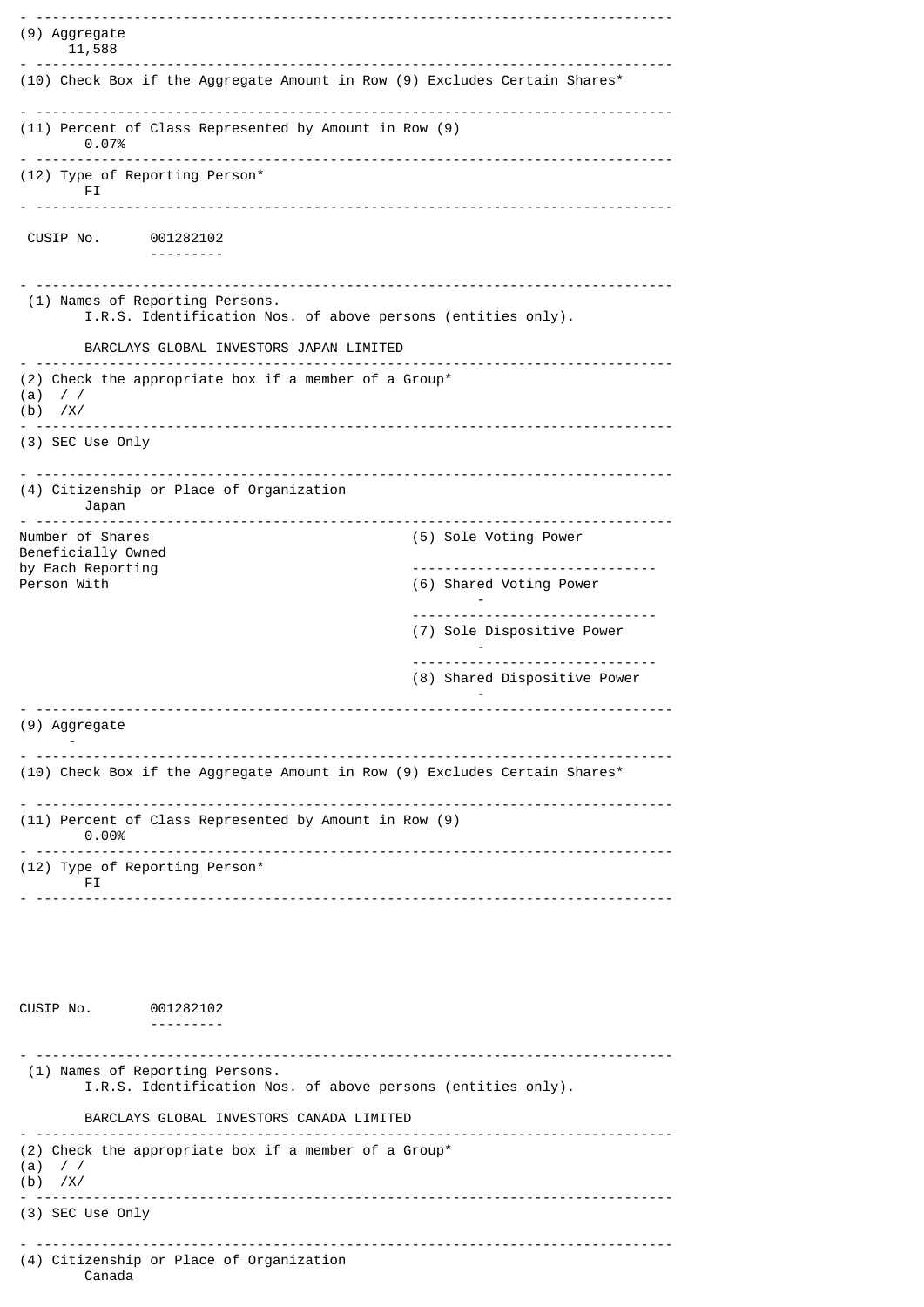| Number of Shares<br>Beneficially Owned                                                          | (5) Sole Voting Power                                           |  |
|-------------------------------------------------------------------------------------------------|-----------------------------------------------------------------|--|
| by Each Reporting<br>Person With                                                                | (6) Shared Voting Power                                         |  |
|                                                                                                 | (7) Sole Dispositive Power                                      |  |
|                                                                                                 | -------------------------------                                 |  |
|                                                                                                 | (8) Shared Dispositive Power                                    |  |
| (9) Aggregate                                                                                   |                                                                 |  |
| (10) Check Box if the Aggregate Amount in Row (9) Excludes Certain Shares*                      |                                                                 |  |
| (11) Percent of Class Represented by Amount in Row (9)<br>0.00%                                 |                                                                 |  |
| (12) Type of Reporting Person*<br>FI.                                                           |                                                                 |  |
|                                                                                                 |                                                                 |  |
| CUSIP No.<br>001282102                                                                          |                                                                 |  |
| ---------                                                                                       |                                                                 |  |
| (1) Names of Reporting Persons.<br>I.R.S. Identification Nos. of above persons (entities only). |                                                                 |  |
| BARCLAYS GLOBAL INVESTORS AUSTRALIA LIMITED                                                     |                                                                 |  |
| (2) Check the appropriate box if a member of a Group*<br>$\frac{1}{2}$<br>(a)                   |                                                                 |  |
| $(b)$ /X/                                                                                       |                                                                 |  |
| (3) SEC Use Only                                                                                |                                                                 |  |
| (4) Citizenship or Place of Organization<br>Australia                                           |                                                                 |  |
| ________________________________                                                                |                                                                 |  |
| Number of Shares<br>Beneficially Owned                                                          | (5) Sole Voting Power                                           |  |
| by Each Reporting<br>Person With                                                                | (6) Shared Voting Power                                         |  |
|                                                                                                 | (7) Sole Dispositive Power                                      |  |
|                                                                                                 | -------------------------------<br>(8) Shared Dispositive Power |  |
| (9) Aggregate                                                                                   |                                                                 |  |
| (10) Check Box if the Aggregate Amount in Row (9) Excludes Certain Shares*                      |                                                                 |  |
| (11) Percent of Class Represented by Amount in Row (9)<br>$0.00\%$                              |                                                                 |  |
| (12) Type of Reporting Person*<br>FI.                                                           |                                                                 |  |
|                                                                                                 |                                                                 |  |
| CUSIP No.<br>001282102<br>---------                                                             |                                                                 |  |
|                                                                                                 | <u>.</u><br><u> - - - - - - - - - - - -</u>                     |  |
| (1) Names of Reporting Persons.<br>I.R.S. Identification Nos. of above persons (entities only). |                                                                 |  |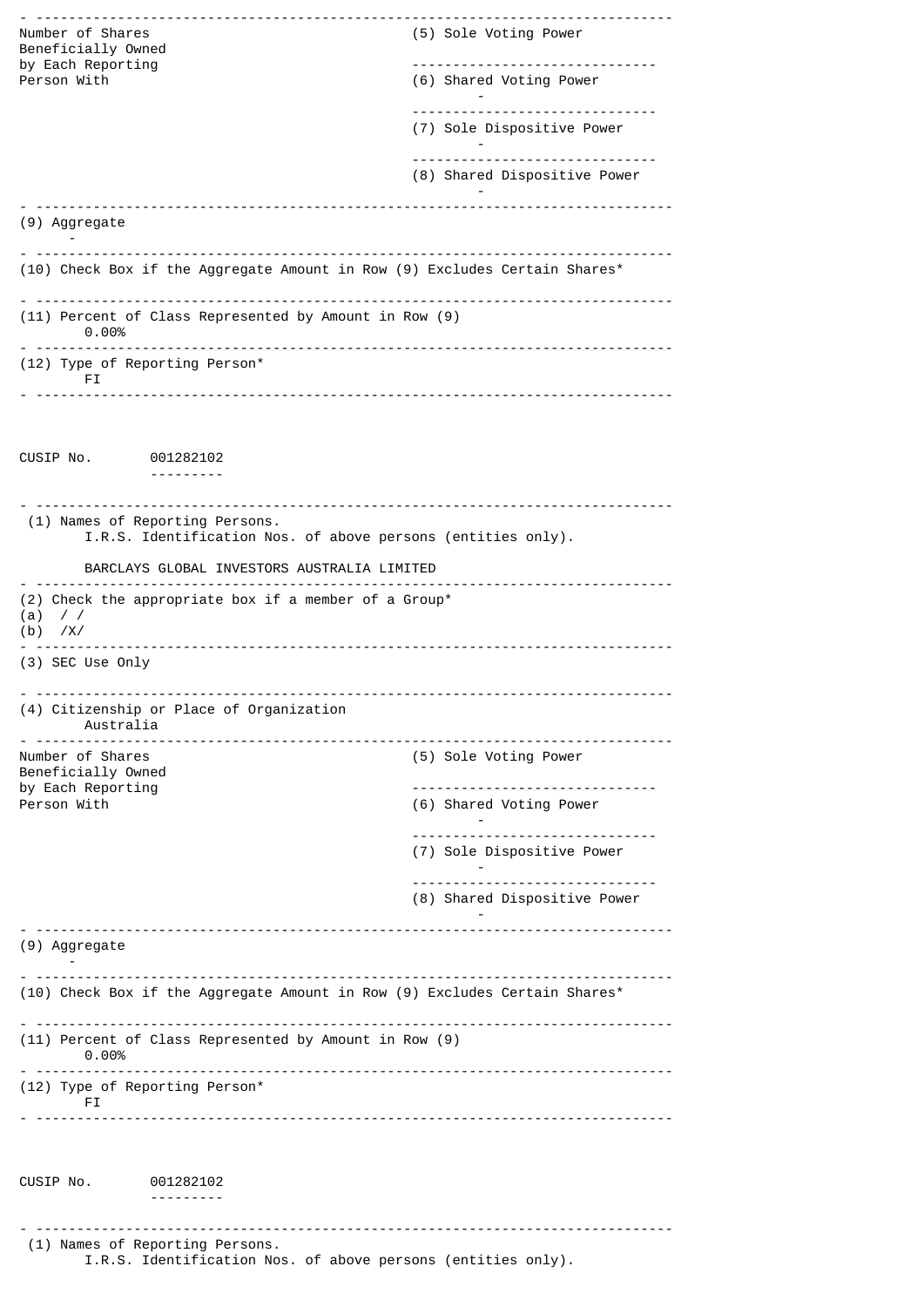BARCLAYS GLOBAL INVESTORS (DEUTSCHLAND) AG - ------------------------------------------------------------------------------ (2) Check the appropriate box if a member of a Group\* (a) / / (b) /X/ - ------------------------------------------------------------------------------ (3) SEC Use Only - ------------------------------------------------------------------------------ (4) Citizenship or Place of Organization Germany - ------------------------------------------------------------------------------ (5) Sole Voting Power Beneficially Owned by Each Reporting ------------------------------ (6) Shared Voting Power - ------------------------------ (7) Sole Dispositive Power - ------------------------------ (8) Shared Dispositive Power - - ------------------------------------------------------------------------------ (9) Aggregate - - ------------------------------------------------------------------------------ (10) Check Box if the Aggregate Amount in Row (9) Excludes Certain Shares\* - ------------------------------------------------------------------------------ (11) Percent of Class Represented by Amount in Row (9) 0.00% - ------------------------------------------------------------------------------ (12) Type of Reporting Person\* FI<sub>I</sub> - ------------------------------------------------------------------------------ ITEM 1(A). NAME OF ISSUER A H BELO CORP - ------------------------------------------------------------------------------ ITEM 1(B). ADDRESS OF ISSUER'S PRINCIPAL EXECUTIVE OFFICES 400 S. Record Street - ------------------------------------------------------------------------------ ITEM 2(A). NAME OF PERSON(S) FILING BARCLAYS GLOBAL INVESTORS, NA - ------------------------------------------------------------------------------ ITEM 2(B). ADDRESS OF PRINCIPAL BUSINESS OFFICE OR, IF NONE, RESIDENCE 400 Howard Street San Francisco, CA 94105 - ------------------------------------------------------------------------------ ITEM 2(C). CITIZENSHIP U.S.A - ------------------------------------------------------------------------------ ITEM 2(D). TITLE OF CLASS OF SECURITIES Common Stock - ------------------------------------------------------------------------------ ITEM 2(E). CUSIP NUMBER 001282102 - ------------------------------------------------------------------------------ IF THIS STATEMENT IS FILED PURSUANT TO RULES 13D-1(B), OR 13D-2(B), CHECK WHETHER THE PERSON FILING IS A (a) // Broker or Dealer registered under Section 15 of the Act (15 U.S.C. 78o). (b) /X/ Bank as defined in section 3(a) (6) of the Act (15 U.S.C. 78c). (c) // Insurance Company as defined in section 3(a) (19) of the Act (15 U.S.C. 78c). (d) // Investment Company registered under section 8 of the Investment Company Act of 1940 (15 U.S.C. 80a-8). (e) // Investment Adviser in accordance with section  $240.13d(b)(1)(ii)(E)$ .<br>(f) // Employee Benefit Plan or endowment fund in accordance with section Employee Benefit Plan or endowment fund in accordance with section  $240.13d-1(b)(1)(ii)(F)$ . (g) // Parent Holding Company or control person in accordance with section  $240.13d-1(b)(1)(ii)(G)$ . (h) // A savings association as defined in section 3(b) of the Federal Deposit Insurance Act (12 U.S.C. 1813). (i) // A church plan that is excluded from the definition of an investment company under section  $3(c)(14)$  of the Investment Company Act of 1940 (15U.S.C. 80a-3). (j)  $\frac{1}{2}$  Non-U.S. institution, in accordance with section 240.13d-1(b)(1)(ii)(J)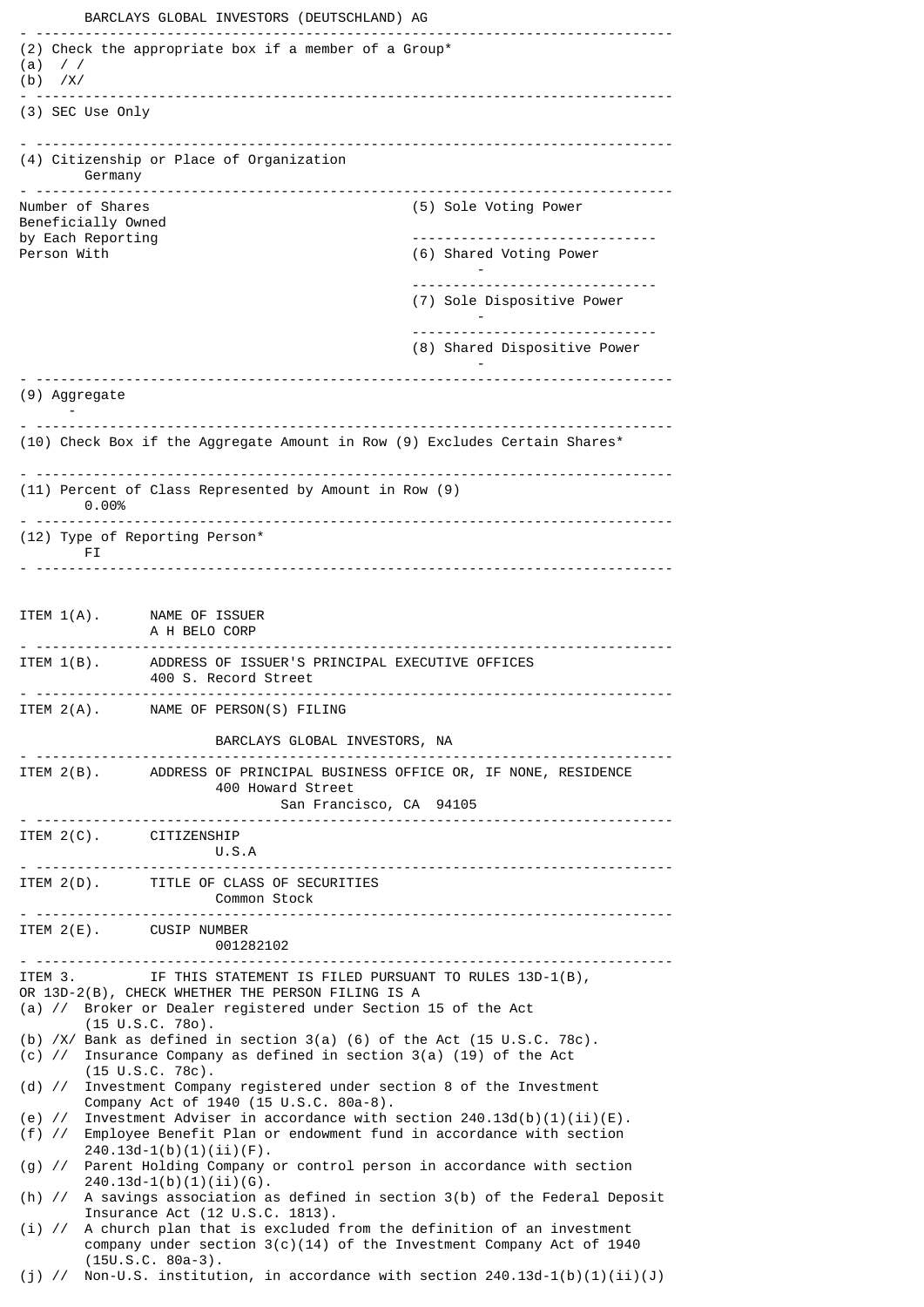| ITEM 1(A). NAME OF ISSUER<br>A H BELO CORP                                                                                                                                                                      |                                                                                                                                                                                    |  |  |
|-----------------------------------------------------------------------------------------------------------------------------------------------------------------------------------------------------------------|------------------------------------------------------------------------------------------------------------------------------------------------------------------------------------|--|--|
|                                                                                                                                                                                                                 | ITEM 1(B). ADDRESS OF ISSUER'S PRINCIPAL EXECUTIVE OFFICES<br>400 S. Record Street                                                                                                 |  |  |
|                                                                                                                                                                                                                 | ITEM 2(A). NAME OF PERSON(S) FILING                                                                                                                                                |  |  |
|                                                                                                                                                                                                                 | BARCLAYS GLOBAL FUND ADVISORS                                                                                                                                                      |  |  |
|                                                                                                                                                                                                                 | ITEM 2(B). ADDRESS OF PRINCIPAL BUSINESS OFFICE OR, IF NONE, RESIDENCE<br>400 Howard Street<br>San Francisco, CA 94105                                                             |  |  |
| ITEM 2(C). CITIZENSHIP                                                                                                                                                                                          | U.S.A<br><u>. </u>                                                                                                                                                                 |  |  |
|                                                                                                                                                                                                                 | ITEM 2(D). TITLE OF CLASS OF SECURITIES<br>Common Stock                                                                                                                            |  |  |
| ITEM 2(E). CUSIP NUMBER                                                                                                                                                                                         | 001282102                                                                                                                                                                          |  |  |
| ITEM 3.                                                                                                                                                                                                         | IF THIS STATEMENT IS FILED PURSUANT TO RULES 13D-1(B),                                                                                                                             |  |  |
|                                                                                                                                                                                                                 | OR 13D-2(B), CHECK WHETHER THE PERSON FILING IS A<br>(a) // Broker or Dealer registered under Section 15 of the Act<br>$(15 \tU.S.C. 780)$ .                                       |  |  |
|                                                                                                                                                                                                                 | (b) $\frac{1}{5}$ Bank as defined in section 3(a) (6) of the Act (15 U.S.C. 78c).<br>(c) // Insurance Company as defined in section 3(a) (19) of the Act<br>$(15 \cup S.C. 78c)$ . |  |  |
| (d) $\frac{1}{2}$                                                                                                                                                                                               | Investment Company registered under section 8 of the Investment<br>Company Act of 1940 (15 U.S.C. 80a-8).                                                                          |  |  |
| $(f)$ //                                                                                                                                                                                                        | (e) /X/ Investment Adviser in accordance with section $240.13d(b)(1)(ii)(E)$ .<br>Employee Benefit Plan or endowment fund in accordance with section<br>$240.13d-1(b)(1)(ii)(F)$ . |  |  |
| $(g)$ //                                                                                                                                                                                                        | Parent Holding Company or control person in accordance with section<br>$240.13d-1(b)(1)(ii)(G)$ .                                                                                  |  |  |
|                                                                                                                                                                                                                 | (h) // A savings association as defined in section 3(b) of the Federal Deposit<br>Insurance Act (12 U.S.C. 1813).                                                                  |  |  |
| $(i)$ //                                                                                                                                                                                                        | A church plan that is excluded from the definition of an investment<br>company under section $3(c)(14)$ of the Investment Company Act of 1940<br>$(15U.S.C. 80a-3).$               |  |  |
| $(j)$ //                                                                                                                                                                                                        | Non-U.S. institution, in accordance with section $240.13d-1(b)(1)(ii)(J)$<br>(k) $\frac{1}{1}$ Group, in accordance with section 240.13d-1(b)(1)(ii)(K)                            |  |  |
| ITEM $1(A)$ .                                                                                                                                                                                                   | NAME OF ISSUER<br>A H BELO CORP                                                                                                                                                    |  |  |
|                                                                                                                                                                                                                 | ITEM 1(B). ADDRESS OF ISSUER'S PRINCIPAL EXECUTIVE OFFICES<br>400 S. Record Street                                                                                                 |  |  |
|                                                                                                                                                                                                                 | ITEM 2(A). NAME OF PERSON(S) FILING                                                                                                                                                |  |  |
|                                                                                                                                                                                                                 | BARCLAYS GLOBAL INVESTORS, LTD                                                                                                                                                     |  |  |
|                                                                                                                                                                                                                 | ITEM 2(B). ADDRESS OF PRINCIPAL BUSINESS OFFICE OR, IF NONE, RESIDENCE<br>Murray House<br>1 Royal Mint Court<br>LONDON, EC3N 4HH                                                   |  |  |
| ITEM 2(C). CITIZENSHIP                                                                                                                                                                                          | England                                                                                                                                                                            |  |  |
|                                                                                                                                                                                                                 | ITEM 2(D). TITLE OF CLASS OF SECURITIES<br>Common Stock                                                                                                                            |  |  |
| ITEM $2(E)$ . CUSIP NUMBER                                                                                                                                                                                      | 001282102                                                                                                                                                                          |  |  |
| ITEM 3. IF THIS STATEMENT IS FILED PURSUANT TO RULES 13D-1(B),<br>OR 13D-2(B), CHECK WHETHER THE PERSON FILING IS A<br>(a) // Broker or Dealer registered under Section 15 of the Act<br>$(15 \cup S.C. 780)$ . |                                                                                                                                                                                    |  |  |
| (b) $\frac{1}{2}$ Bank as defined in section 3(a) (6) of the Act (15 U.S.C. 78c).<br>(c) // Insurance Company as defined in section 3(a) (19) of the Act<br>$(15 \cup S.C. 78c)$ .                              |                                                                                                                                                                                    |  |  |
|                                                                                                                                                                                                                 | (d) // Investment Company registered under section 8 of the Investment                                                                                                             |  |  |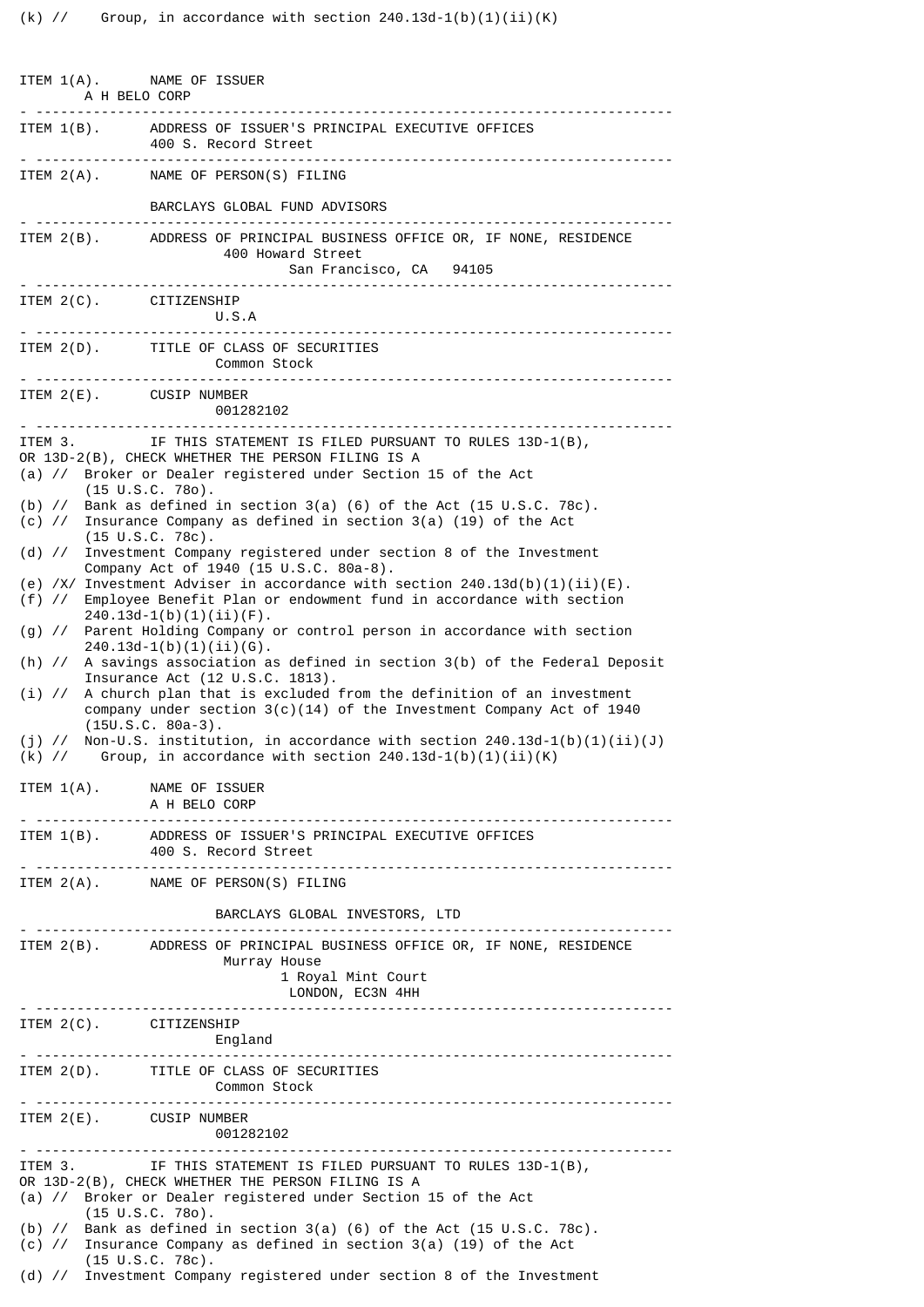| $(e)$ //<br>$(f)$ //                                                                                                                                                                                           | Company Act of 1940 (15 U.S.C. 80a-8).<br>Investment Adviser in accordance with section $240.13d(b)(1)(ii)(E)$ .<br>Employee Benefit Plan or endowment fund in accordance with section<br>$240.13d-1(b)(1)(ii)(F)$ .<br>(g) // Parent Holding Company or control person in accordance with section<br>$240.13d-1(b)(1)(ii)(6)$ .<br>(h) // A savings association as defined in section 3(b) of the Federal Deposit<br>Insurance Act (12 U.S.C. 1813).<br>$(i)$ // A church plan that is excluded from the definition of an investment<br>company under section $3(c)(14)$ of the Investment Company Act of 1940<br>$(15U.S.C. 80a-3).$<br>(j) /X/ Non-U.S. institution, in accordance with section $240.13d-1(b)(1)(ii)(J)$<br>$(k)$ // Group, in accordance with section 240.13d-1(b)(1)(ii)(K)<br>ITEM 1(A). NAME OF ISSUER<br>A H BELO CORP<br>ITEM 1(B). ADDRESS OF ISSUER'S PRINCIPAL EXECUTIVE OFFICES<br>400 S. Record Street<br>. |  |
|----------------------------------------------------------------------------------------------------------------------------------------------------------------------------------------------------------------|-------------------------------------------------------------------------------------------------------------------------------------------------------------------------------------------------------------------------------------------------------------------------------------------------------------------------------------------------------------------------------------------------------------------------------------------------------------------------------------------------------------------------------------------------------------------------------------------------------------------------------------------------------------------------------------------------------------------------------------------------------------------------------------------------------------------------------------------------------------------------------------------------------------------------------------------|--|
|                                                                                                                                                                                                                | ITEM 2(A). NAME OF PERSON(S) FILING                                                                                                                                                                                                                                                                                                                                                                                                                                                                                                                                                                                                                                                                                                                                                                                                                                                                                                       |  |
|                                                                                                                                                                                                                | BARCLAYS GLOBAL INVESTORS JAPAN LIMITED                                                                                                                                                                                                                                                                                                                                                                                                                                                                                                                                                                                                                                                                                                                                                                                                                                                                                                   |  |
|                                                                                                                                                                                                                | ITEM 2(B). ADDRESS OF PRINCIPAL BUSINESS OFFICE OR, IF NONE, RESIDENCE<br>Ebisu Prime Square Tower 8th Floor<br>1-1-39 Hiroo Shibuya-Ku<br>Tokyo 150-8402 Japan                                                                                                                                                                                                                                                                                                                                                                                                                                                                                                                                                                                                                                                                                                                                                                           |  |
| ITEM 2(C). CITIZENSHIP                                                                                                                                                                                         | Japan                                                                                                                                                                                                                                                                                                                                                                                                                                                                                                                                                                                                                                                                                                                                                                                                                                                                                                                                     |  |
|                                                                                                                                                                                                                | ITEM 2(D). TITLE OF CLASS OF SECURITIES<br>Common Stock                                                                                                                                                                                                                                                                                                                                                                                                                                                                                                                                                                                                                                                                                                                                                                                                                                                                                   |  |
| ITEM 2(E). CUSIP NUMBER                                                                                                                                                                                        | 001282102                                                                                                                                                                                                                                                                                                                                                                                                                                                                                                                                                                                                                                                                                                                                                                                                                                                                                                                                 |  |
| ITEM 3. IF THIS STATEMENT IS FILED PURSUANT TO RULES 13D-1(B),<br>OR 13D-2(B), CHECK WHETHER THE PERSON FILING IS A<br>(a) // Broker or Dealer registered under Section 15 of the Act<br>$(15 \tU.S.C. 780)$ . |                                                                                                                                                                                                                                                                                                                                                                                                                                                                                                                                                                                                                                                                                                                                                                                                                                                                                                                                           |  |
|                                                                                                                                                                                                                | (b) $\frac{1}{15}$ Bank as defined in section 3(a) (6) of the Act (15 U.S.C. 78c).<br>$(c)$ // Insurance Company as defined in section 3(a) (19) of the Act<br>$(15 \tU.S.C. 78c)$ .                                                                                                                                                                                                                                                                                                                                                                                                                                                                                                                                                                                                                                                                                                                                                      |  |
| Investment Company registered under section 8 of the Investment<br>$(d)$ //<br>Company Act of 1940 (15 U.S.C. 80a-8).                                                                                          |                                                                                                                                                                                                                                                                                                                                                                                                                                                                                                                                                                                                                                                                                                                                                                                                                                                                                                                                           |  |
| (e) $\frac{1}{2}$<br>$(f)$ //                                                                                                                                                                                  | Investment Adviser in accordance with section $240.13d(b)(1)(ii)(E)$ .<br>Employee Benefit Plan or endowment fund in accordance with section                                                                                                                                                                                                                                                                                                                                                                                                                                                                                                                                                                                                                                                                                                                                                                                              |  |
| $240.13d-1(b)(1)(ii)(F)$ .<br>(g) // Parent Holding Company or control person in accordance with section<br>$240.13d-1(b)(1)(ii)(6)$ .                                                                         |                                                                                                                                                                                                                                                                                                                                                                                                                                                                                                                                                                                                                                                                                                                                                                                                                                                                                                                                           |  |
| $(h)$ //                                                                                                                                                                                                       | A savings association as defined in section 3(b) of the Federal Deposit<br>Insurance Act (12 U.S.C. 1813).                                                                                                                                                                                                                                                                                                                                                                                                                                                                                                                                                                                                                                                                                                                                                                                                                                |  |
|                                                                                                                                                                                                                | $(i)$ // A church plan that is excluded from the definition of an investment<br>company under section $3(c)(14)$ of the Investment Company Act of 1940<br>$(15U.S.C. 80a-3).$                                                                                                                                                                                                                                                                                                                                                                                                                                                                                                                                                                                                                                                                                                                                                             |  |
|                                                                                                                                                                                                                | (j) /X/ Non-U.S. institution, in accordance with section $240.13d-1(b)(1)(ii)(J)$<br>(k) // Group, in accordance with section $240.13d-1(b)(1)(ii)(K)$                                                                                                                                                                                                                                                                                                                                                                                                                                                                                                                                                                                                                                                                                                                                                                                    |  |
|                                                                                                                                                                                                                |                                                                                                                                                                                                                                                                                                                                                                                                                                                                                                                                                                                                                                                                                                                                                                                                                                                                                                                                           |  |
|                                                                                                                                                                                                                | ITEM 1(A). NAME OF ISSUER<br>A H BELO CORP                                                                                                                                                                                                                                                                                                                                                                                                                                                                                                                                                                                                                                                                                                                                                                                                                                                                                                |  |
|                                                                                                                                                                                                                | ITEM 1(B). ADDRESS OF ISSUER'S PRINCIPAL EXECUTIVE OFFICES<br>400 S. Record Street                                                                                                                                                                                                                                                                                                                                                                                                                                                                                                                                                                                                                                                                                                                                                                                                                                                        |  |
|                                                                                                                                                                                                                | ITEM 2(A). NAME OF PERSON(S) FILING                                                                                                                                                                                                                                                                                                                                                                                                                                                                                                                                                                                                                                                                                                                                                                                                                                                                                                       |  |
|                                                                                                                                                                                                                | BARCLAYS GLOBAL INVESTORS CANADA LIMITED                                                                                                                                                                                                                                                                                                                                                                                                                                                                                                                                                                                                                                                                                                                                                                                                                                                                                                  |  |
|                                                                                                                                                                                                                | ITEM 2(B). ADDRESS OF PRINCIPAL BUSINESS OFFICE OR, IF NONE, RESIDENCE<br>Brookfield Place 161 Bay Street<br>Suite 2500, PO Box 614                                                                                                                                                                                                                                                                                                                                                                                                                                                                                                                                                                                                                                                                                                                                                                                                       |  |
| Toronto, Canada<br>Ontario M5J 2S1                                                                                                                                                                             |                                                                                                                                                                                                                                                                                                                                                                                                                                                                                                                                                                                                                                                                                                                                                                                                                                                                                                                                           |  |
| ITEM 2(C). CITIZENSHIP                                                                                                                                                                                         | Canada                                                                                                                                                                                                                                                                                                                                                                                                                                                                                                                                                                                                                                                                                                                                                                                                                                                                                                                                    |  |
|                                                                                                                                                                                                                |                                                                                                                                                                                                                                                                                                                                                                                                                                                                                                                                                                                                                                                                                                                                                                                                                                                                                                                                           |  |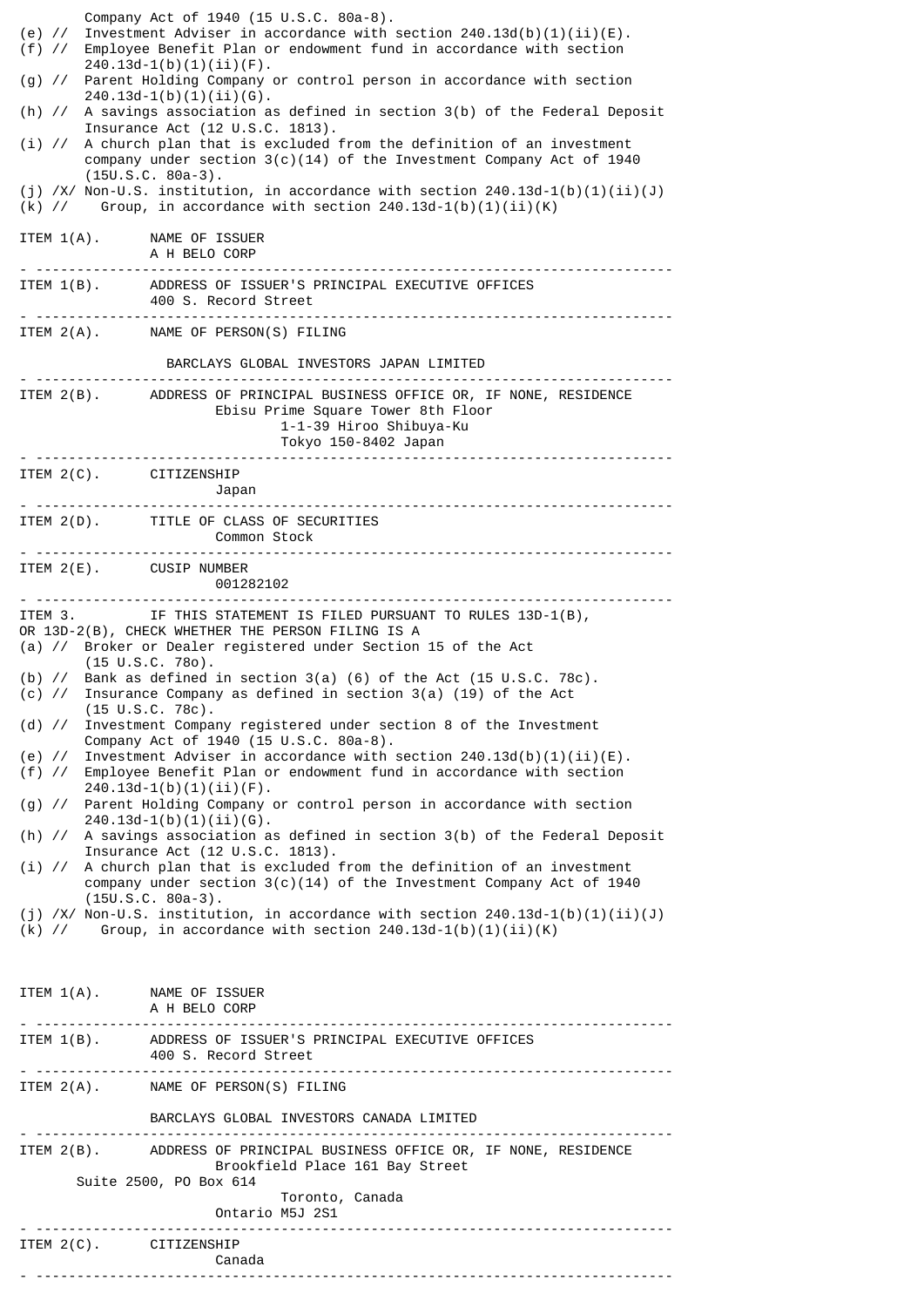|                                     | ITEM 2(D). TITLE OF CLASS OF SECURITIES<br><b>Common Stock</b>                                                                                                                           |
|-------------------------------------|------------------------------------------------------------------------------------------------------------------------------------------------------------------------------------------|
| ITEM 2(E). CUSIP NUMBER<br><u>.</u> | 001282102                                                                                                                                                                                |
| ITEM 3.                             | IF THIS STATEMENT IS FILED PURSUANT TO RULES 13D-1(B),                                                                                                                                   |
|                                     | OR 13D-2(B), CHECK WHETHER THE PERSON FILING IS A                                                                                                                                        |
|                                     | (a) // Broker or Dealer registered under Section 15 of the Act<br>$(15 \cup S.C. 780)$ .                                                                                                 |
|                                     | (b) $\frac{1}{15}$ Bank as defined in section 3(a) (6) of the Act (15 U.S.C. 78c).                                                                                                       |
|                                     | (c) // Insurance Company as defined in section 3(a) (19) of the Act<br>$(15 \tU.S.C. 78c).$                                                                                              |
|                                     | (d) // Investment Company registered under section 8 of the Investment<br>Company Act of 1940 (15 U.S.C. 80a-8).                                                                         |
|                                     | (e) // Investment Adviser in accordance with section $240.13d(b)(1)(ii)(E)$ .<br>(f) // Employee Benefit Plan or endowment fund in accordance with section<br>$240.13d-1(b)(1)(ii)(F)$ . |
|                                     | (g) // Parent Holding Company or control person in accordance with section<br>$240.13d-1(b)(1)(ii)(6)$ .                                                                                 |
|                                     | (h) // A savings association as defined in section 3(b) of the Federal Deposit<br>Insurance Act (12 U.S.C. 1813).                                                                        |
|                                     | $(i)$ // A church plan that is excluded from the definition of an investment<br>company under section $3(c)(14)$ of the Investment Company Act of 1940<br>$(15U.S.C. 80a-3).$            |
|                                     | (j) /X/ Non-U.S. institution, in accordance with section $240.13d-1(b)(1)(ii)(J)$<br>$(k)$ // Group, in accordance with section 240.13d-1(b)(1)(ii)(K)                                   |
| ITEM $1(A)$ .                       | NAME OF ISSUER                                                                                                                                                                           |
|                                     | A H BELO CORP<br>. <b>.</b> .                                                                                                                                                            |
|                                     | ITEM 1(B). ADDRESS OF ISSUER'S PRINCIPAL EXECUTIVE OFFICES<br>400 S. Record Street                                                                                                       |
|                                     | ITEM 2(A). NAME OF PERSON(S) FILING                                                                                                                                                      |
|                                     | BARCLAYS GLOBAL INVESTORS AUSTRALIA LIMITED                                                                                                                                              |
|                                     | ITEM 2(B). ADDRESS OF PRINCIPAL BUSINESS OFFICE OR, IF NONE, RESIDENCE<br>Level 43, Grosvenor Place, 225 George Street<br>PO Box N43<br>Sydney, Australia NSW 1220                       |
|                                     | ---------------------------------                                                                                                                                                        |
| ITEM $2(C)$ .<br><u>. </u>          | CITIZENSHIP<br>Australia                                                                                                                                                                 |
|                                     | ITEM 2(D). TITLE OF CLASS OF SECURITIES<br>Common Stock                                                                                                                                  |
| ITEM 2(E). CUSIP NUMBER             | 001282102                                                                                                                                                                                |
| ITEM 3.                             | IF THIS STATEMENT IS FILED PURSUANT TO RULES 13D-1(B),                                                                                                                                   |
|                                     | OR 13D-2(B), CHECK WHETHER THE PERSON FILING IS A<br>(a) // Broker or Dealer registered under Section 15 of the Act                                                                      |
|                                     | $(15 \cup S.C. 780)$ .                                                                                                                                                                   |
|                                     | (b) $\frac{1}{2}$ Bank as defined in section 3(a) (6) of the Act (15 U.S.C. 78c).<br>(c) // Insurance Company as defined in section 3(a) (19) of the Act                                 |
|                                     | $(15 \cup S.C. 78c)$ .<br>(d) // Investment Company registered under section 8 of the Investment                                                                                         |
|                                     | Company Act of 1940 (15 U.S.C. 80a-8).<br>(e) // Investment Adviser in accordance with section $240.13d(b)(1)(ii)(E)$ .                                                                  |
|                                     | (f) // Employee Benefit Plan or endowment fund in accordance with section<br>$240.13d-1(b)(1)(ii)(F).$                                                                                   |
|                                     | (g) // Parent Holding Company or control person in accordance with section<br>$240.13d-1(b)(1)(ii)(G)$ .                                                                                 |
|                                     | (h) // A savings association as defined in section 3(b) of the Federal Deposit<br>Insurance Act (12 U.S.C. 1813).                                                                        |
|                                     | (i) // A church plan that is excluded from the definition of an investment<br>company under section $3(c)(14)$ of the Investment Company Act of 1940                                     |
|                                     | $(15U.S.C. 80a-3).$<br>(j) /X/ Non-U.S. institution, in accordance with section $240.13d-1(b)(1)(ii)(J)$<br>(k) // Group, in accordance with section $240.13d-1(b)(1)(ii)(K)$            |
| ITEM $1(A)$ .                       | NAME OF ISSUER<br>A H BELO CORP                                                                                                                                                          |
|                                     | ITEM 1(B). ADDRESS OF ISSUER'S PRINCIPAL EXECUTIVE OFFICES                                                                                                                               |
|                                     | 400 S. Record Street                                                                                                                                                                     |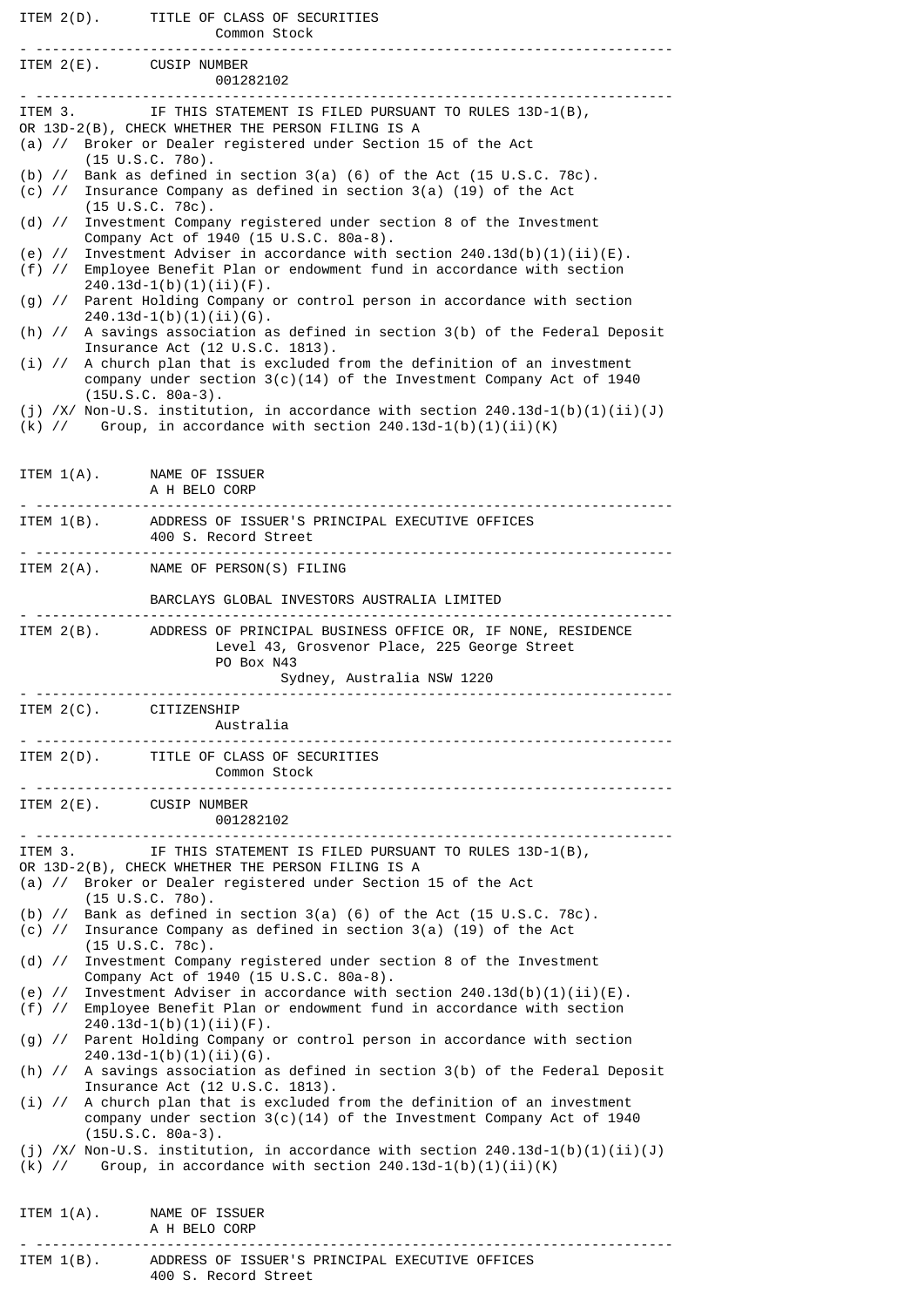|                                                                            | ITEM 2(A). NAME OF PERSON(S) FILING                                                                                                                                                                                                                                                                                                                                                                                                                                                                                                                                                                                                                                                                                                                                                                                                                                                                                                                                                                                                                                                                                                                                                                                                                                                                                                                                                                                                                     |
|----------------------------------------------------------------------------|---------------------------------------------------------------------------------------------------------------------------------------------------------------------------------------------------------------------------------------------------------------------------------------------------------------------------------------------------------------------------------------------------------------------------------------------------------------------------------------------------------------------------------------------------------------------------------------------------------------------------------------------------------------------------------------------------------------------------------------------------------------------------------------------------------------------------------------------------------------------------------------------------------------------------------------------------------------------------------------------------------------------------------------------------------------------------------------------------------------------------------------------------------------------------------------------------------------------------------------------------------------------------------------------------------------------------------------------------------------------------------------------------------------------------------------------------------|
|                                                                            | BARCLAYS GLOBAL INVESTORS (DEUTSCHLAND) AG                                                                                                                                                                                                                                                                                                                                                                                                                                                                                                                                                                                                                                                                                                                                                                                                                                                                                                                                                                                                                                                                                                                                                                                                                                                                                                                                                                                                              |
| -------------------------                                                  | ITEM 2(B). ADDRESS OF PRINCIPAL BUSINESS OFFICE OR, IF NONE, RESIDENCE<br>Apianstrasse 6<br>D-85774<br>Unterfohring, Germany                                                                                                                                                                                                                                                                                                                                                                                                                                                                                                                                                                                                                                                                                                                                                                                                                                                                                                                                                                                                                                                                                                                                                                                                                                                                                                                            |
| ITEM 2(C). CITIZENSHIP                                                     | Germany                                                                                                                                                                                                                                                                                                                                                                                                                                                                                                                                                                                                                                                                                                                                                                                                                                                                                                                                                                                                                                                                                                                                                                                                                                                                                                                                                                                                                                                 |
|                                                                            | ITEM 2(D). TITLE OF CLASS OF SECURITIES<br>Common Stock                                                                                                                                                                                                                                                                                                                                                                                                                                                                                                                                                                                                                                                                                                                                                                                                                                                                                                                                                                                                                                                                                                                                                                                                                                                                                                                                                                                                 |
| ITEM 2(E). CUSIP NUMBER                                                    | 001282102                                                                                                                                                                                                                                                                                                                                                                                                                                                                                                                                                                                                                                                                                                                                                                                                                                                                                                                                                                                                                                                                                                                                                                                                                                                                                                                                                                                                                                               |
| ITEM 3.<br>$(i)$ //<br>ITEM 4. OWNERSHIP<br>(a) Amount Beneficially Owned: | IF THIS STATEMENT IS FILED PURSUANT TO RULES 13D-1(B),<br>OR 13D-2(B), CHECK WHETHER THE PERSON FILING IS A<br>(a) // Broker or Dealer registered under Section 15 of the Act<br>$(15 \cup S.C. 780)$ .<br>(b) $\frac{1}{2}$ Bank as defined in section 3(a) (6) of the Act (15 U.S.C. 78c).<br>(c) // Insurance Company as defined in section 3(a) (19) of the Act<br>$(15 \text{ U.S.C. } 78c)$ .<br>(d) // Investment Company registered under section 8 of the Investment<br>Company Act of 1940 (15 U.S.C. 80a-8).<br>(e) // Investment Adviser in accordance with section $240.13d(b)(1)(ii)(E)$ .<br>(f) // Employee Benefit Plan or endowment fund in accordance with section<br>$240.13d-1(b)(1)(ii)(F).$<br>(g) // Parent Holding Company or control person in accordance with section<br>$240.13d-1(b)(1)(ii)(G)$ .<br>(h) // A savings association as defined in section 3(b) of the Federal Deposit<br>Insurance Act (12 U.S.C. 1813).<br>A church plan that is excluded from the definition of an investment<br>company under section $3(c)(14)$ of the Investment Company Act of 1940<br>$(15U.S.C. 80a-3).$<br>(j) /X/ Non-U.S. institution, in accordance with section $240.13d-1(b)(1)(ii)(J)$<br>(k) // Group, in accordance with section $240.13d-1(b)(1)(ii)(K)$<br>Provide the following information regarding the aggregate number and<br>percentage of the class of securities of the issuer identified in Item 1.<br>1,480,412 |
| (b) Percent of Class:                                                      | 8.33%                                                                                                                                                                                                                                                                                                                                                                                                                                                                                                                                                                                                                                                                                                                                                                                                                                                                                                                                                                                                                                                                                                                                                                                                                                                                                                                                                                                                                                                   |
| (c)<br>(i)                                                                 | Number of shares as to which such person has:<br>sole power to vote or to direct the vote<br>1, 145, 599                                                                                                                                                                                                                                                                                                                                                                                                                                                                                                                                                                                                                                                                                                                                                                                                                                                                                                                                                                                                                                                                                                                                                                                                                                                                                                                                                |
| (i)                                                                        | shared power to vote or to direct the vote                                                                                                                                                                                                                                                                                                                                                                                                                                                                                                                                                                                                                                                                                                                                                                                                                                                                                                                                                                                                                                                                                                                                                                                                                                                                                                                                                                                                              |
|                                                                            | (iii) sole power to dispose or to direct the disposition of<br>1,480,412                                                                                                                                                                                                                                                                                                                                                                                                                                                                                                                                                                                                                                                                                                                                                                                                                                                                                                                                                                                                                                                                                                                                                                                                                                                                                                                                                                                |
|                                                                            | (iv) shared power to dispose or to direct the disposition of                                                                                                                                                                                                                                                                                                                                                                                                                                                                                                                                                                                                                                                                                                                                                                                                                                                                                                                                                                                                                                                                                                                                                                                                                                                                                                                                                                                            |
|                                                                            | ITEM 5. OWNERSHIP OF FIVE PERCENT OR LESS OF A CLASS<br>If this statement is being filed to report the fact that as of the date hereof<br>the reporting person has ceased to be the beneficial owner of more than five<br>percent of the class of securities, check the following. //                                                                                                                                                                                                                                                                                                                                                                                                                                                                                                                                                                                                                                                                                                                                                                                                                                                                                                                                                                                                                                                                                                                                                                   |
|                                                                            | ITEM 6. OWNERSHIP OF MORE THAN FIVE PERCENT ON BEHALF OF ANOTHER PERSON<br>The shares reported are held by the company in trust accounts for the<br>economic benefit of the beneficiaries of those accounts. See also<br>Items $2(a)$ above.                                                                                                                                                                                                                                                                                                                                                                                                                                                                                                                                                                                                                                                                                                                                                                                                                                                                                                                                                                                                                                                                                                                                                                                                            |

ITEM 7. IDENTIFICATION AND CLASSIFICATION OF THE SUBSIDIARY WHICH ACQUIRED THE SECURITY BEING REPORTED ON BY THE PARENT HOLDING COMPANY